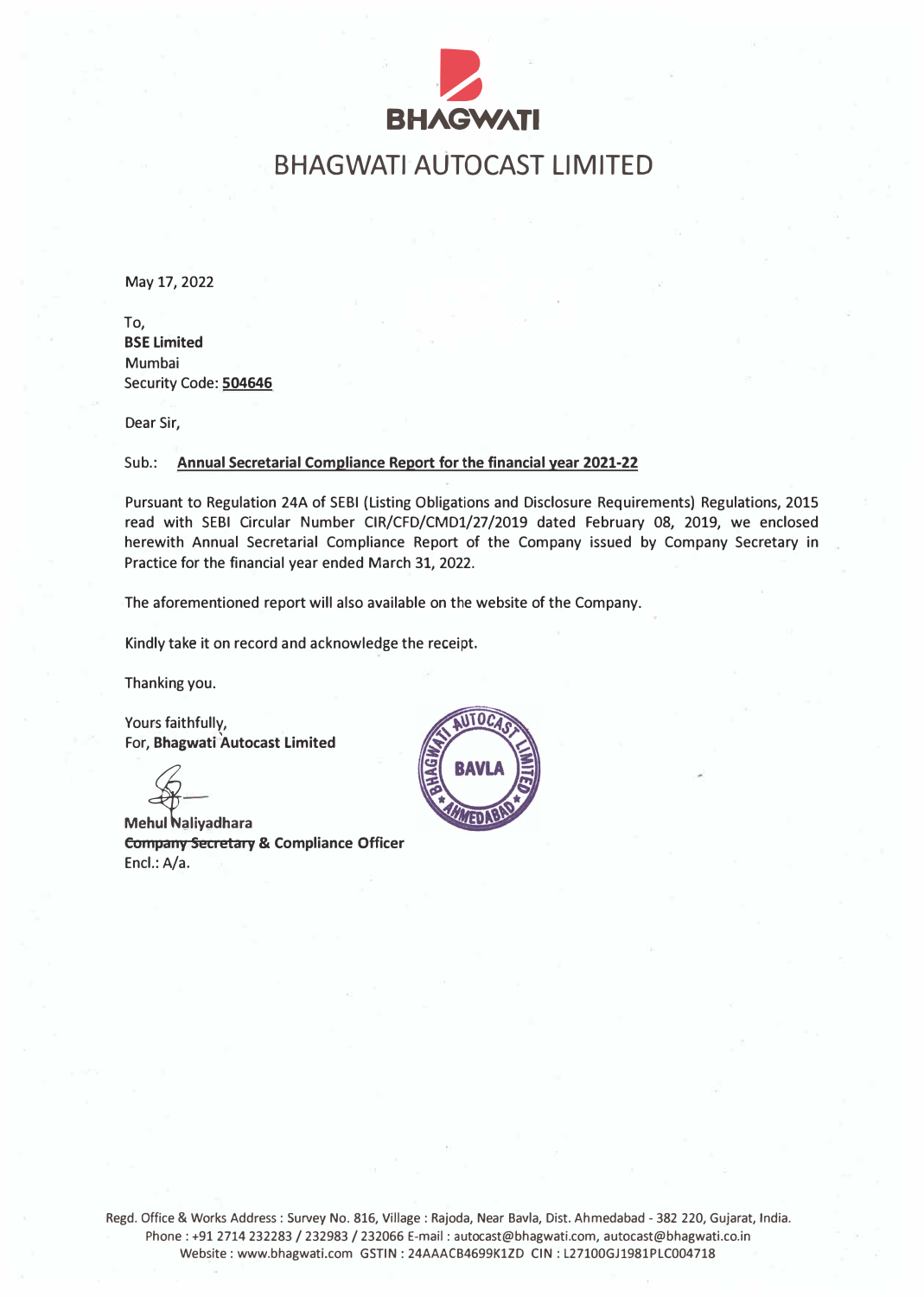### CHIRAG SHAH & ASSOCIATES

Company Secretaries 1213, Ganesh Glory, Nr. Jagatpur Crossing, Besides Ganesh Genesis, Off. S.G. Highway, Ahmedabad - 382 481. Ph.: 079-40020304, 6358790040/41/42 E-mail : chi118\_min@yahoo.com

#### SECRETARIAL COMPLIANCE REPORT OF BHAGWATI AUTOCAST LIMITED FOR THE YEAR ENDED 31<sup>ST</sup> MARCH, 2022

To,

#### Bhagwati Autocast Limited

Survey No. 816, Village Rajoda, Nr. Bavla Ahmedabad - 382220

We, Chirag Shah and Associates, Practising Company Secretaries, have examined:

- (a) all the documents and records made available to us and explanation provided by Bhagwati Autocast Limited ("the listed entity"),
- (b) the filings/ submissions made by the listed entity to the stock exchanges,
- (c) website of the listed entity i.e. www.bhagwati.com,
- (d) any other document/ filing, as may be relevant, which has been relied upon to make this certification,

for the year ended 31<sup>st</sup> March, 2022 ("Review Period") in respect of compliance with the provisions of:

- (a) the Securities and Exchange Board of lndia Act, 1992 ("SEBI Act") and the Regulations, circulars, guidelines issued thereunder; and
- (b) the Securities Contracts (Regulation) Act, 1955 ("SCRA"), rules made thereunder and the Regulations, circulars, guidelines issued thereunder by the Securities and Exchange Board of lndia ("SEBI");

The specific Regulations, whose provisions and the circulars/ guidelines issued thereunder, have been examined, include: -

- (a) Securities and Exchange Board of lndia (Listing Obligations and Disclosure Requirements) Regulations, 2015;
- (b) Securities and Exchange Board of lndia (lssue of Capital and Disclosure Requirements) Regulations, 2018;
- (c) Securities and Exchange Board of lndia (Substantial Acquisition of Shares and Takeovers) Regulations, 2011;
- (d) Securities and Exchange Board of lndia (Buyback of Securities) Regulations, 2018; Not Applicable
- (e) Securities and Exchange Board of lndia (Share Based Employee Benefits and Sweat Equity) Regulations, 2021; - Not Applicable

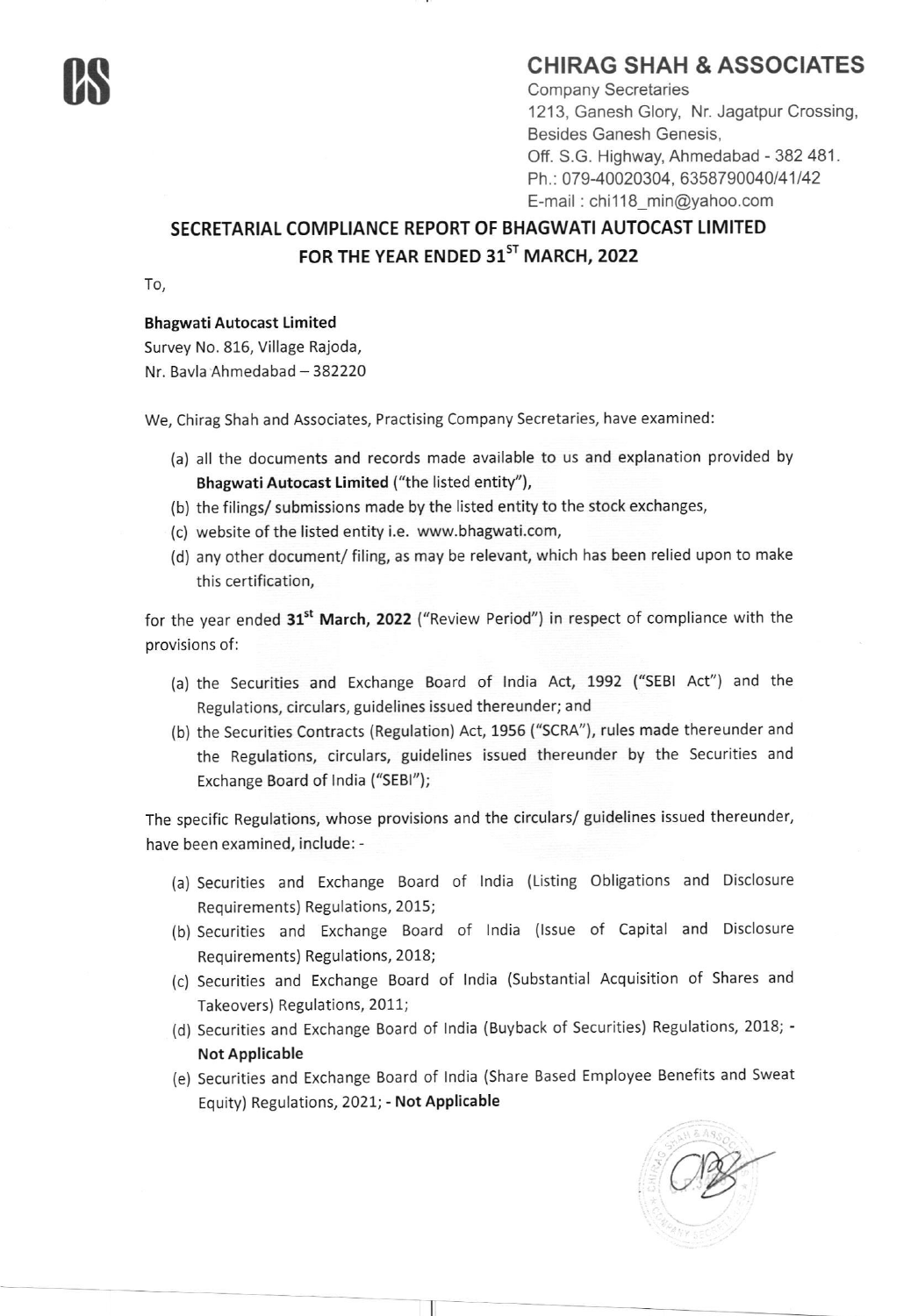- (fl Securities and Exchange Board of lndia (lssue and Listing of Debt Securities) Regulations, 2008; - Not Applicable
- (g) Securities and Exchange Board of lndia (lssue and Listing of Non-Convertible and Redeemable Preference Shares) Regulations, 2013; - Not Applicable
- (h) Securities and Exchange Board of India (Prohibition of Insider Trading) Regulations, 2015;
- (i) the Securities and Exchange Board of lndia (Depositories and Participant) Regulations, 2018;

and circulars/ guidelines issued thereunder;

and based on the above examination, we hereby report that, during the Review Period:

(a) The listed entity has complied with the provisions of the above Regulations and circulars/ guidelines issued thereunder, except in respect of matters specified below: - Not Applicable

|  | Sr. No   Compliance                    | Requirement<br>circulars<br>including specific | Deviations | Observations/               |                |  |  |
|--|----------------------------------------|------------------------------------------------|------------|-----------------------------|----------------|--|--|
|  | (Regulations/<br>guidelines<br>clause) |                                                |            | Remarks<br>of<br>Practicing | the<br>Company |  |  |
|  |                                        |                                                |            | Secretary                   |                |  |  |
|  |                                        |                                                |            |                             |                |  |  |

- (b) The listed entity has maintained proper records under the provislons of the above Regulations and circulars/ guidelines issued thereunder insofar as it appears from my/our examination of those records.
- (c) The following are the details of actions taken agalnst the listed entity/ its promoters/ directors/ material subsidiaries either by SEBI or by Stock Exchanges (including under the Standard Operating Procedures issued by SEBI through various circulars) under the aforesaid Acts/ Regulations and circulars/ guidelines issued thereunder: -Not Applicable

| Sr. No. | Action taken by | Details   | of | Details of action   Observations/  |                    |
|---------|-----------------|-----------|----|------------------------------------|--------------------|
|         |                 | violation |    | taken E.g. fines,   remarks of the |                    |
|         |                 |           |    | warning letter,                    | Practicing         |
|         |                 |           |    | debarment, etc.                    | Company            |
|         |                 |           |    |                                    | Secretary, if any. |
|         |                 |           |    |                                    |                    |